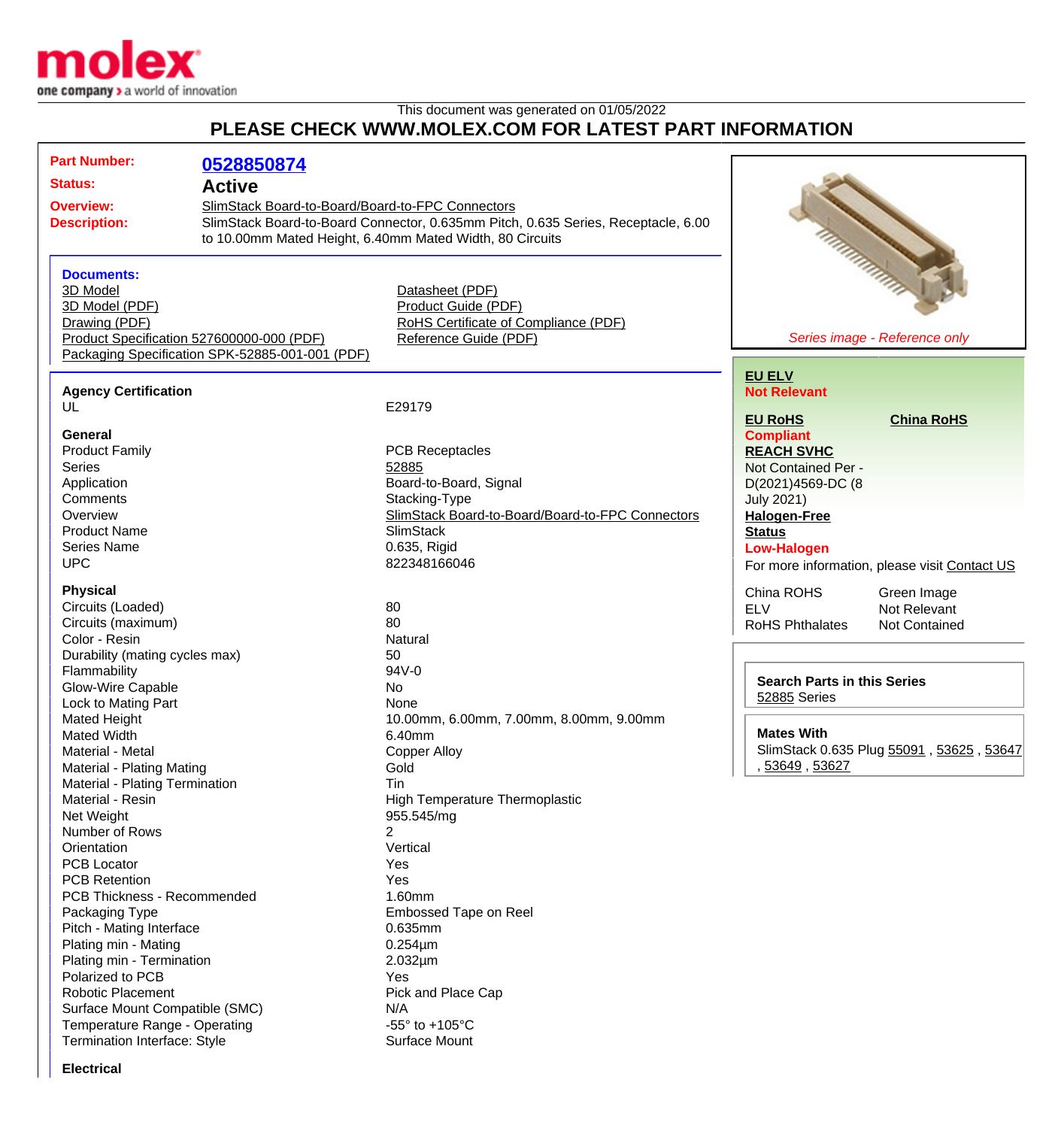Current - Maximum per Contact 0.5A Voltage - Maximum 100V

## **Material Info**

**Reference - Drawing Numbers** Packaging Specification SPK-52885-001-001 Product Specification 527600000-000<br>Sales Drawing 527600000-000<br>SD-52885-003-0

SD-52885-003-001, SD-52885-004-001

This document was generated on 01/05/2022 **PLEASE CHECK WWW.MOLEX.COM FOR LATEST PART INFORMATION**